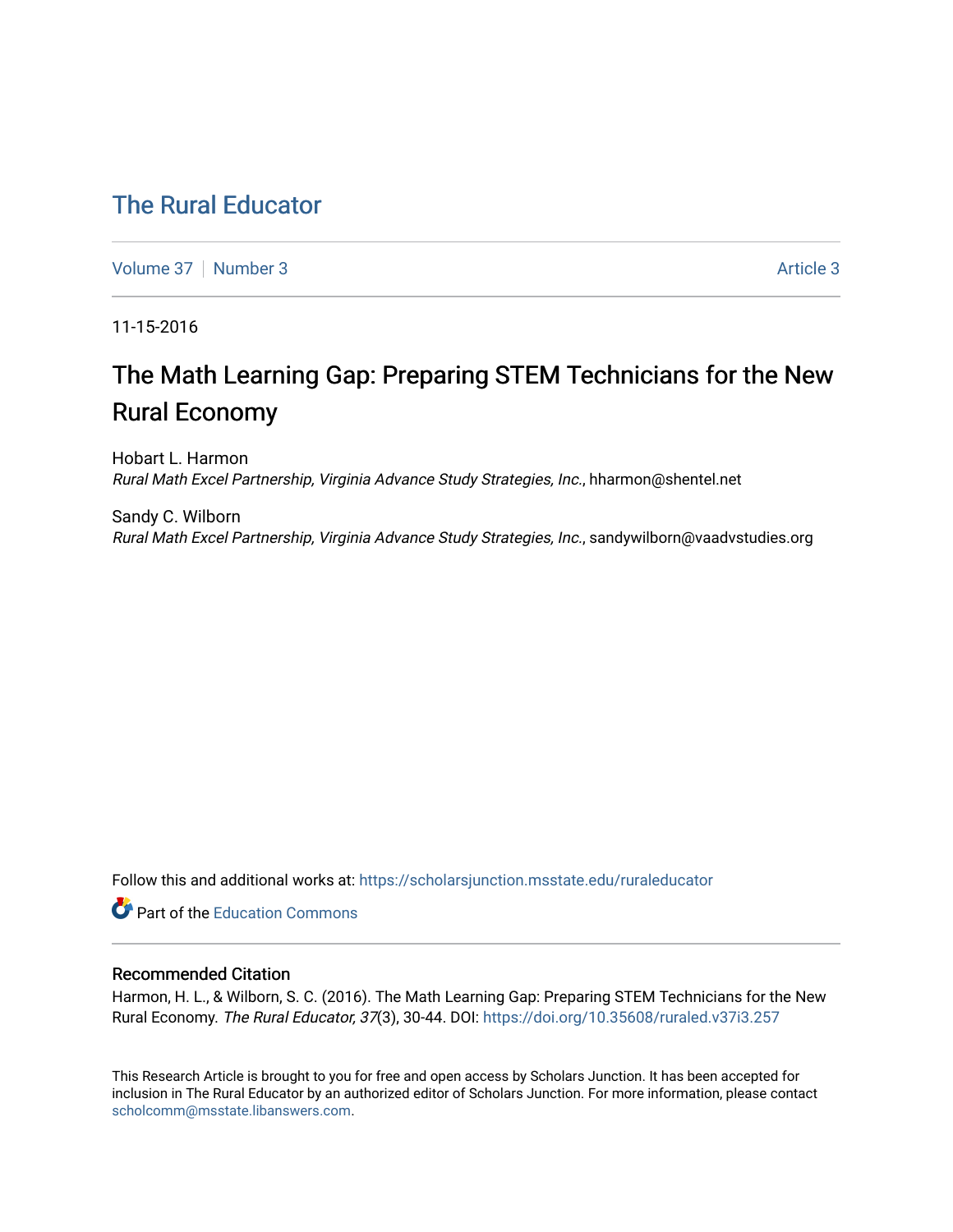## **The Math Learning Gap:**

## **Preparing STEM Technicians for the New Rural Economy**

#### **Hobart L. Harmon**

## **Sandy C. Wilborn**

*Rural Math Excel Partnership Virginia Advanced Study Strategies, Inc.*

*The Rural Math Excel Partnership (RMEP) identified math competencies used by technicians in the workplace compared to standards of learning required in the public school curriculum. A modified DACUM process revealed 39 math competencies used by technicians in STEM-related occupations of the rural region. Group interviews with faculty in three community colleges helped substantiate math gaps. A project math specialist and team of teachers identified four types of learning gaps: (1) math competencies not included in state standards; (2) math competencies included in state standards taught prior to Algebra I, Algebra II, Geometry, and Algebra Functions and Data Analysis (AFDA) courses; (3) math competencies included in high school state standards that students struggle to learn; and (4) math competencies community college students struggle to learn. Implications include five lessons learned in the gap analysis process and six questions for guiding future innovation and research.* 

**Keywords***:* math education, rural education, technician occupations, workforce development

Rural America is historically associated with a strong work ethic, a place where the farmer "works from daylight to dusk." Blue collar labor jobs dominant the economy. Hard work is a way of life, where cultural traditions guide most workers to give an "honest day's work for an honest day's pay." Getting a good "academic" education, particularly earning a Bachelor's degree, is the perceived pathway to a more prosperous career economically if you are also willing to leave the countryside for an urban environment.

This cultural viewpoint may have found favor with past generations of rural residents, particularly those who labored in agriculture, manufacturing, mining or other natural resource-based jobs. Agricultural occupations required plenty of manual labor, but also may have required entrepreneurial and management skills if one owned a farm or ranch. But new demands of global competitiveness, advancements in technology, and requirements of a knowledge economy reward lifelong learning skills and the ability to continuously adapt to change. Mastering mathematics increasingly is essential for future success, especially in STEM related careers. Almost all of the 30 fastest-growing occupations in the next decade will require some background in STEM (Change the Equation, 2011). But what mathematics do high school students needs for STEM-related jobs that may help revitalize local and regional rural economies?

Traditional blue-collar, rural communities now need high school graduates capable of pursuing technical-level and higher career choices (Alliance for Excellent Education, 2010; Beaulieu & Gibbs, 2005; Gibbs, Kusmin, & Cromartie, 2005; President's Council of Economic Advisers, 2010; Thompson, 2007; Wuthnow, 2013), particularly technician-level occupations. Technical occupations are among the fastest growing job fields in America (Carnevale, Smith, & Strohl, 2010). Increasing student achievement and promoting economic and community development must become mutually beneficial goals for public education (Harmon & Schafft, 2009; Scafft & Harmon, 2010). A key premise of the RMEP project is to reinforce the need for public schools to address academic success needs of students in ways that also serve economic and workforce development needs of rural communities.

Although Drabenstott (2010) suggests "rural areas have highly unique contributions to make in critical new areas of the economy such as green growth and renewable energy" (p. 45), an educated workforce is essential to attract these types of jobs into rural communities. Carr and Kefalas (2009) note, however: "Any attempt to plug the rural brain-drain and rebuild small towns must first acknowledge the basic truths of the process. Small towns invest far too heavily in the young people who are most likely to leave…" (p. 52). Too often, the attitude of those who stay in the community after graduation is "just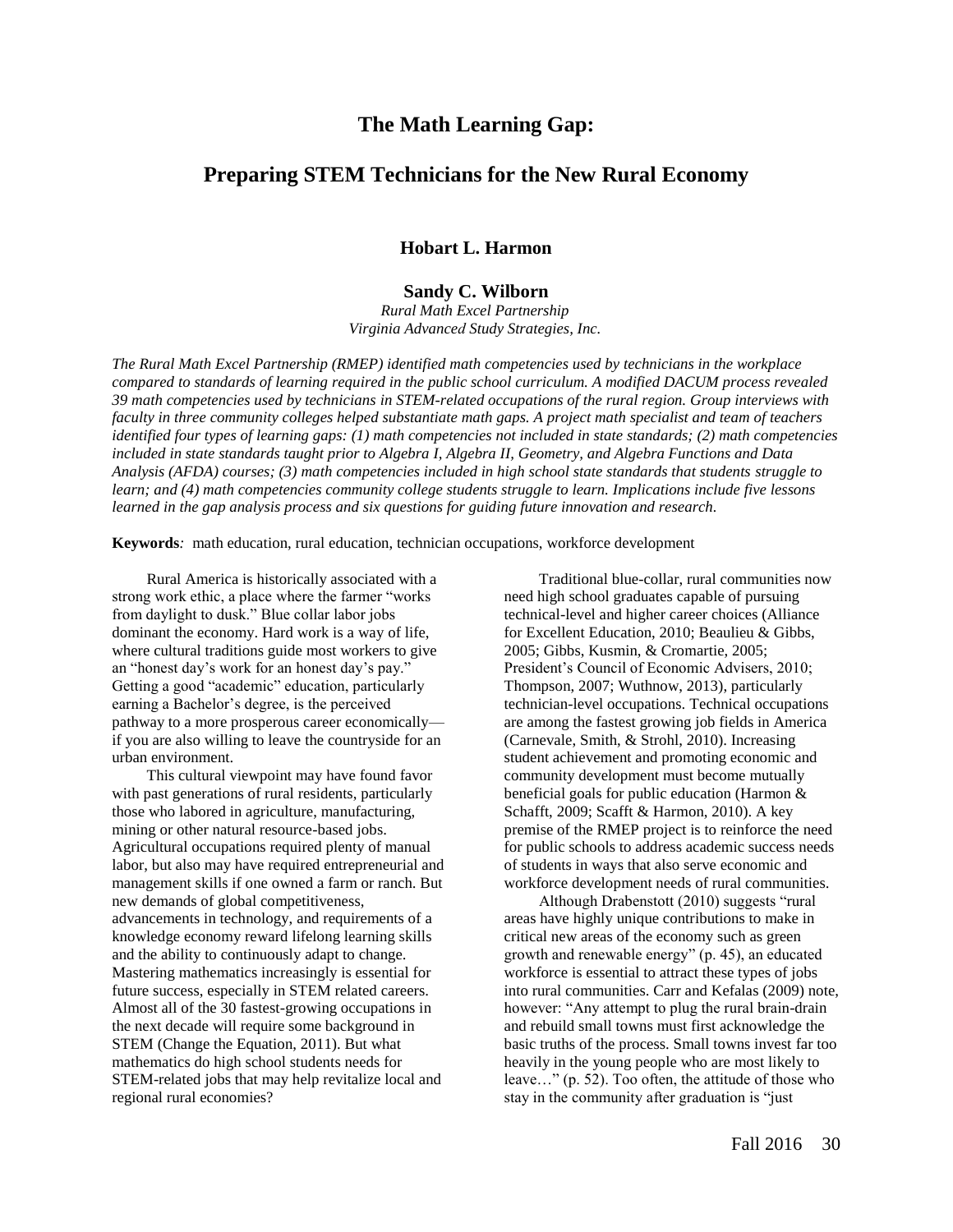surviving high school feels like a major accomplishment" (Carr & Kefalas, 2009, p. 60). Carr and Kefalas (2009) conclude, consequently, that these students are unprepared for a future of enormous economic insecurity. This article reports on initial efforts of the Rural Math Excel Partnership (RMEP) that found four types of gaps exist in math learning compared to math competencies used by technicians in the regional workforce.

#### **RMEP Concept and Context**

On January 1, 2013 the Virginia Advanced Study Strategies, Inc. (VASS) and six rural school systems began the Rural Math Excel Partnership (RMEP) project. Funded by a U.S. Department of Education investing in innovation (i3) development grant and matching funds from a private foundation supported by the state Tobacco Indemnification and Community Revitalization Commission, RMEP seeks to develop a sense of *shared responsibility* among

families, teachers, and communities in rural areas for student success in foundational math courses as preparation for advanced high school and postsecondary study. Foundational math courses include Algebra I, Algebra II, Algebra Functions and Data Analysis, and Geometry.

Located in a southeastern state, each of the six school districts is eligible for the federal Rural Low Income Schools Program, the USED i3 program's definition of a "rural" local education agency (LEA). Five of the six LEAs are public countywide school systems, with one district classified as an independent public school system within a county. It is considered a city school system and is located in a rural county (i.e., one of the five counties in the project). Seven high schools and seven middle schools are included in the project. One county school system has two high schools and two middle schools. Table 1 shows key characteristics of the 14 schools in the RMEP project.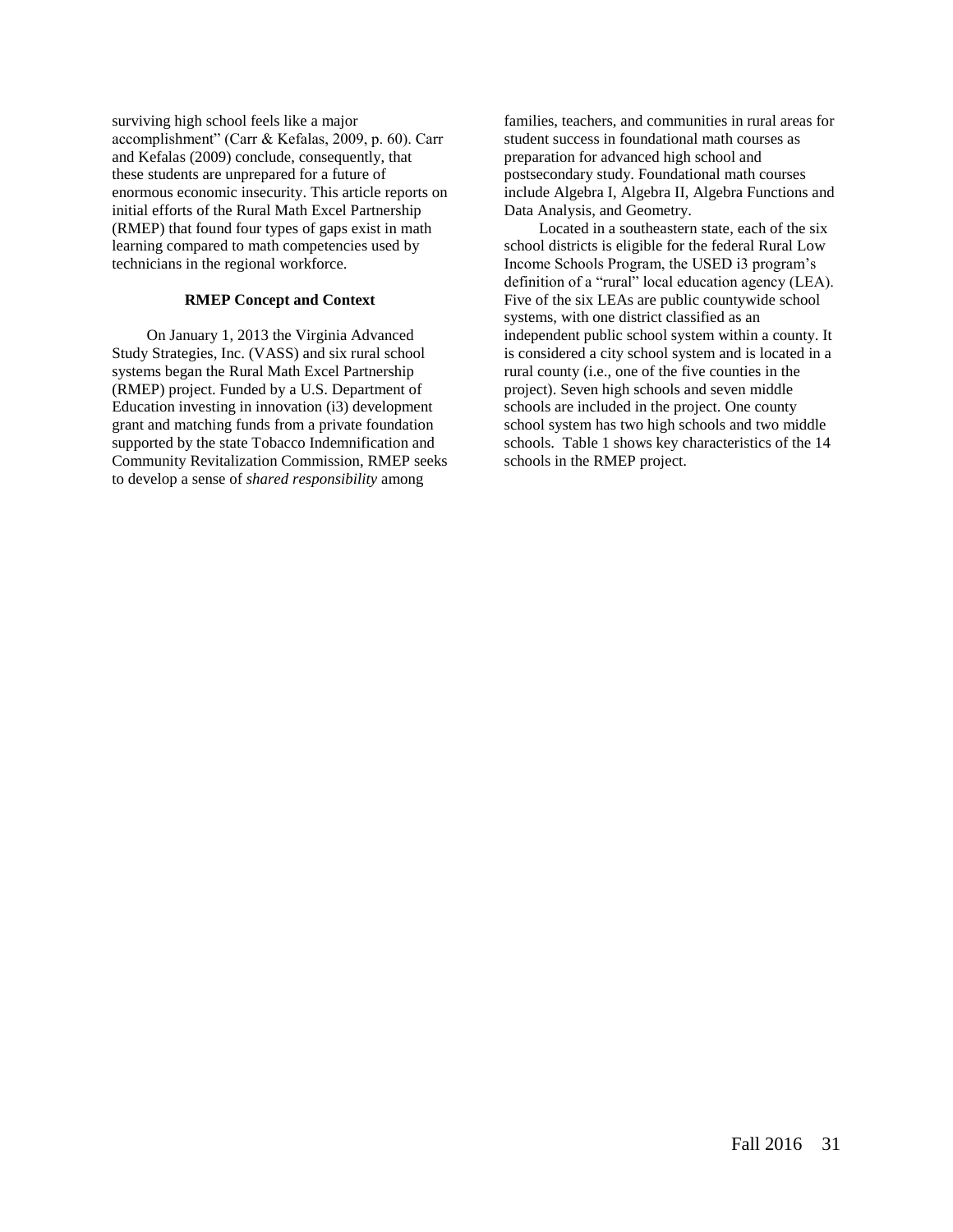| Public School<br>System (LEA) | School Type<br>(Grade Level)                                                                                              | Enrollment<br>2011-2012 | Ethnicity<br>% African<br>American/<br>% White<br>Students | % Free/Reduced<br><b>Lunch Students</b><br>in School<br>2010-11 | $\%$<br>Children<br>in District<br>in Poverty | % Male/<br>Female<br>Students<br>in School |
|-------------------------------|---------------------------------------------------------------------------------------------------------------------------|-------------------------|------------------------------------------------------------|-----------------------------------------------------------------|-----------------------------------------------|--------------------------------------------|
|                               | <b>High School</b><br>$(9-12)$                                                                                            | 669                     | 36/60                                                      | 47.4                                                            | 24.6                                          | 51/49                                      |
| LEA <sub>1</sub>              | Middle School<br>$(6-8)$                                                                                                  | $477/139$ <sup>a</sup>  | 31/65                                                      | 54.5                                                            | 24.6                                          | 49/51                                      |
|                               | <b>High School</b><br>$(9-12)$                                                                                            | 465                     | 43/54                                                      | 66.0                                                            | 22.7                                          | 52/48                                      |
| LEA <sub>2</sub>              | Middle School<br>$(6-8, grade 5)$<br>added in 2012-13)                                                                    | $302/103^a$             | 39/56                                                      | 49.0                                                            | 22.7                                          | 49/51                                      |
|                               | High School $\overline{(9-$<br>12)                                                                                        | 1,716                   | 49/49                                                      | 52.1                                                            | 22.6                                          | 49/51                                      |
| LEA <sub>3</sub>              | Middle School (6-<br>8)                                                                                                   | 1,345/449 <sup>a</sup>  | 47/50                                                      | 63.0                                                            | 22.6                                          | 51/49                                      |
|                               | High School 1 (9-<br>12)                                                                                                  | 1,229                   | 19/76                                                      | 50.9                                                            | 23.9                                          | 48/52                                      |
| LEA4                          | High School 2 (9-<br>12)                                                                                                  | 920                     | 35/59                                                      | 48.9                                                            | 23.9                                          | 50/50                                      |
|                               | Middle School (6-<br>8)                                                                                                   | 764/238 <sup>a</sup>    | 35/57                                                      | 61.2                                                            | 23.9                                          | 53/47                                      |
| LEA <sub>5</sub>              | High School (9-<br>12)                                                                                                    | 666                     | 63/31                                                      | 54.5                                                            | 33.6                                          | 49/51                                      |
|                               | Middle School (6-<br>8)                                                                                                   | 535/171 <sup>a</sup>    | 60/34                                                      | 69.5                                                            | 33.6                                          | 52/48                                      |
| LEA <sub>6</sub>              | High School (9-<br>12)                                                                                                    | 697                     | 63/34                                                      | 53.9                                                            | 24.3                                          | 51/49                                      |
|                               | Middle School (5-<br>8)<br><sup>a</sup> Enrollment is for all grades in school and for grade 8 only; for example 477/139. | 747/187 <sup>a</sup>    | 56/40                                                      | 63.1                                                            | 24.3                                          | 54/46                                      |

Table 1. Key Characteristics of RMEP Project Schools

The counties are like many rural areas in the U.S., seeking to grow a new economy consistent with changing realities of global competition and regional economic development opportunities. Loss of

tobacco, textile, and manufacturing jobs has resulted in some of the highest unemployment and lowest income levels in the state. Table 2 reveals key characteristics of the five counties.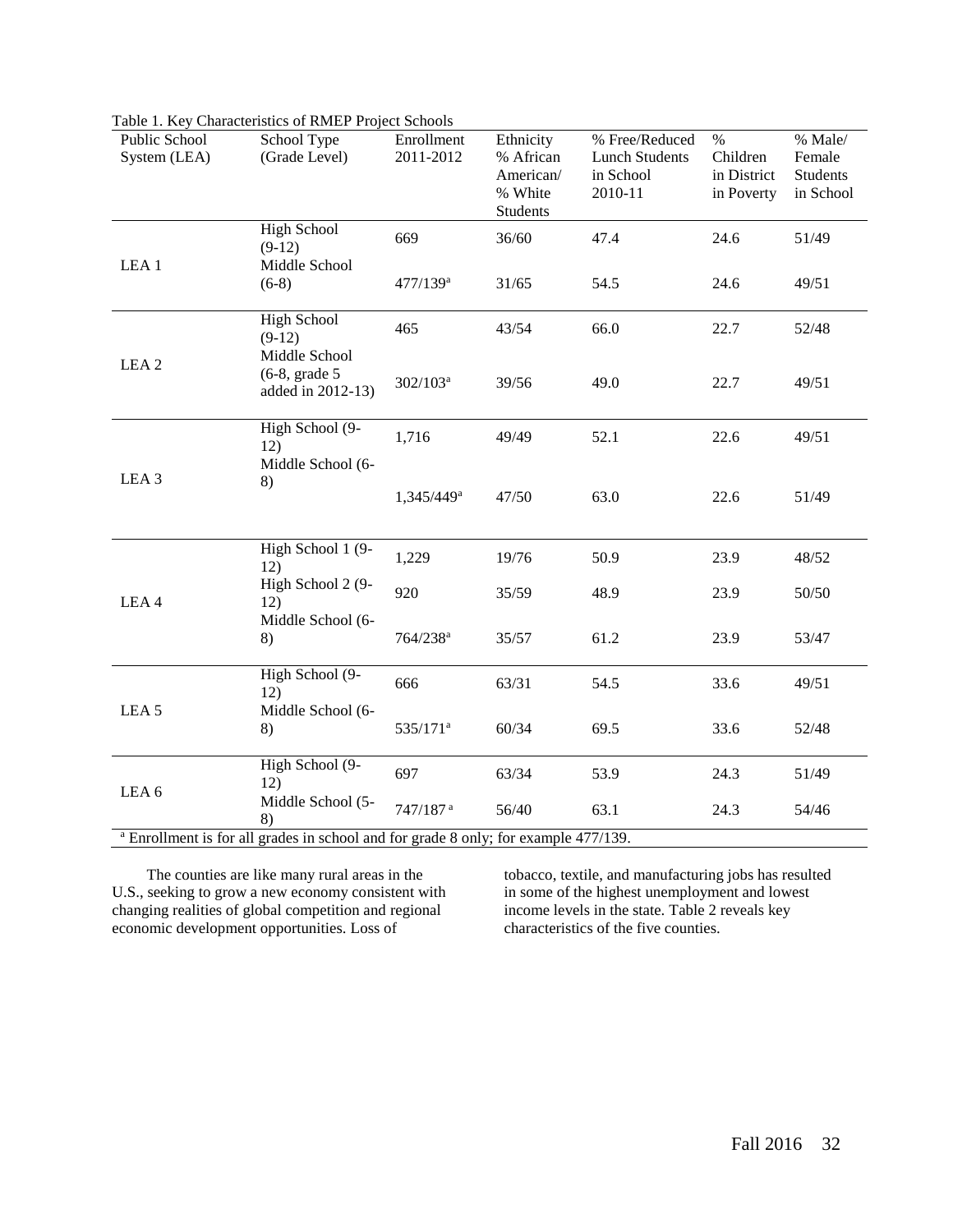| Characteristic                                            | County 1 | County 2 | County 3 | County 4 | County 5 | <b>State</b> |
|-----------------------------------------------------------|----------|----------|----------|----------|----------|--------------|
| % Population Change<br>$(2010-12)$                        | $-1.4$   | $-2.0$   | $-1.1$   | $-2.2$   | $-0.5$   | 2.3          |
| % Total Population in<br>Poverty $(2011)$                 | 37.6     | 33.8     | 32.3     | 39.5     | 34.1     | 16.2         |
| % Unemployment<br>Rate (2012)                             | 8.5      | 6.8      | 9.4      | 9.9      | 8.7      | 5.9          |
| Median Household<br>Income $(2011)$                       | \$35,677 | \$40,080 | \$35,170 | \$32,596 | \$36,503 | \$61,877     |
| Education: % Less<br>than high school<br>$(2007-11$ avg.) | 27.0     | 23.4     | 25.4     | 25.6     | 21.1     | 13.4         |
| Education: % High<br>School (2007-11 avg.)                | 31.7     | 39.1     | 35.5     | 35.2     | 39.7     | 25.6         |
| Education: % Some<br>College (2007-11<br>avg.)            | 26.1     | 23.4     | 25.1     | 27.9     | 19.5     | 26.6         |
| Education: % College<br>$(2007-11$ avg.)                  | 15.2     | 14.1     | 14.1     | 11.3     | 19.7     | 34.4         |

Table 2. Key Characteristics of Counties in RMEP Project

*Note.* Source of data is USDA Economic Research Service county-level data sets. See http://www.ers.usda.gov/data-products/county-level-data-sets/.aspx

All counties lost population from 2010 to 2012, compared to a 2.3% increase in the state's total population. The percentage of total population in poverty in each county is double the state percentage. Unemployment rates range from 6.8 to 9.9 percent, exceeding the state rate of 5.9%. The state median household income far exceeds the income in each county. A review of the five-year average (2007- 2011) educational attainment shows a much higher percentage of the population in each county with less than a high school education compared to the state average. Three community colleges, a public university, and a regional higher education center give rural residents access to postsecondary education. The percentage of the population with some college approximates the state average. The gap in college attainment, meaning a Bachelor's degree or higher, is much lower in each country compared to the state average.

#### **Math Learning Gap**

A tradition of going to work instead of to postsecondary education is engrained into the mindset of the local rural culture as the right

education path if one plans to live in the local area. Few jobs exist in the local economy for those who earn a college education (i.e., Bachelor's degree). Generally, students learn to prepare for work that they, their parents and the community perceive relevant and valuable. For the vast majority of students, pursuing academic subjects like mathematics as preparation for (STEM) occupations align with the need or desire to leave home for a more prosperous opportunity in an urban place.

Consequently, students need supports that enable them to understand the relevance of foundational math competencies to their future success after school. Hardré (2011, 2012) emphasizes the importance of relevance in teaching math to rural students, as do results of the rural systemic initiatives funded by the National Science Foundation (Harmon & Smith, 2011). In essence, the RMEP model of shared responsibility that is under development must address gaps in "what" math content students should learn, as well as the cultural gap of "why" students must learn the math competencies. A key activity of the RMEP project in year one was identifying the mathematics that technicians in the rural region used to perform their jobs.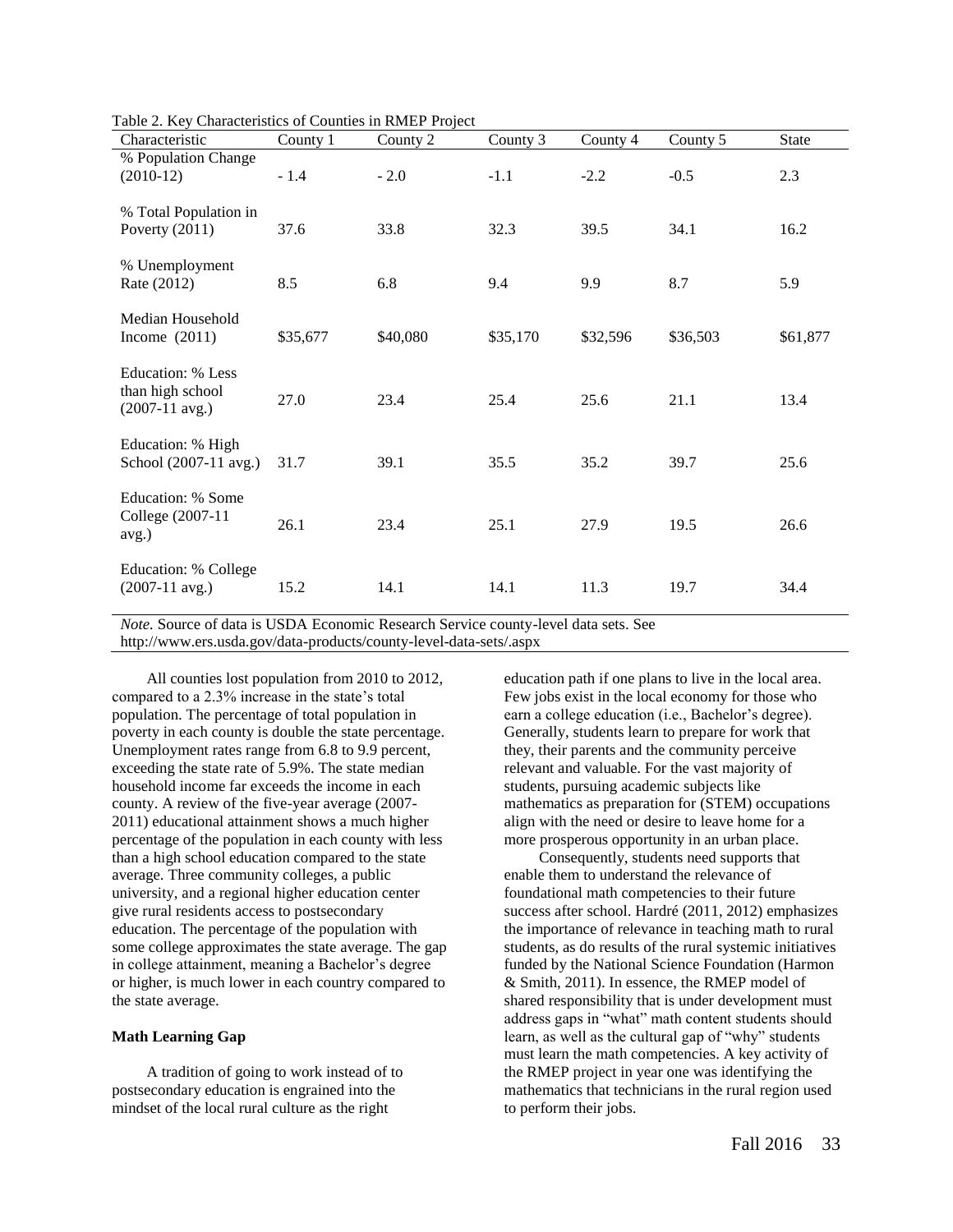#### **Methods**

A modified DACUM process was used to identify the math competencies performed by technicians working in STEM-related occupations important to the rural region. DACUM (**D**eveloping **A C**urricul**UM**) has been used worldwide for more than 40 years (DACUM, 2013). It is a quick, effective, and relatively low cost method of analyzing job duties and tasks. Results provide a foundation for developing curriculum and instructional materials. A RMEP staff member (lead author), certified as a facilitator of the DACUM process, modified the process to focus primarily on math competencies used by technicians to perform the job duty that required the most application of mathematics. *DACUM Participants*

RMEP staff synthesized state workforce information to determine the technician-level occupations in the region labeled as "bright outlook" (see

https://data.virginialmi.com/vosnet/Default.aspx). The National Center for O\*NET Development defines "bright outlook" occupations as those in a national high growth industry. "Bright Outlook" occupations are expected to grow rapidly in the next several years, will have large numbers of job openings, or are new and emerging occupations (see http://www.onetcenter.org/bright.html). Additional technician occupations without the bright outlook designation were included if local and regional economic development initiatives targeted them as important to future workforce development of the region. More than 30 occupations were identified as related to careers requiring knowledge in STEM courses.

Two DACUM sessions were held in fall of 2013. For the first modified DACUM session, RMEP staff asked faculty members at the three community colleges in the region to nominate former graduates of certificate or Associate of Applied Science (AAS) degree programs who were believed to work in the region. Contact information of faculty in programs that prepared students for the pre-identified bright outlook or important occupations were identified by reviewing certificate and degree programs listed on the web site for each community college. Faculty members were contacted by e-mail and phone to solicit nominations and contact information of program graduates. RMEP staff contacted the nominated program graduates and solicited their participation in the DACUM session. A total of 17 persons, representing 19 technician occupations, participated in the first DACUM on September 13, 2013.

For the second DACUM session, RMEP staff solicited nominations of technicians by contacting human resource personnel or other employees of businesses in the region believed to employ persons in the pre-identified technician occupations. In some instances, RMEP staff contacted the employee directly if staff knew a technician who worked in a particular business (e.g., medical technician). Consequently, RMEP staff communications resulted in 19 technicians participating in the second DACUM session on November 2, 2013. Therefore, 36 persons, representing 35 different technician occupations, participated in the two DACUM sessions. Technicians received a stipend to participate in a oneday modified DACUM session. Table 3 shows the 35 technician occupations.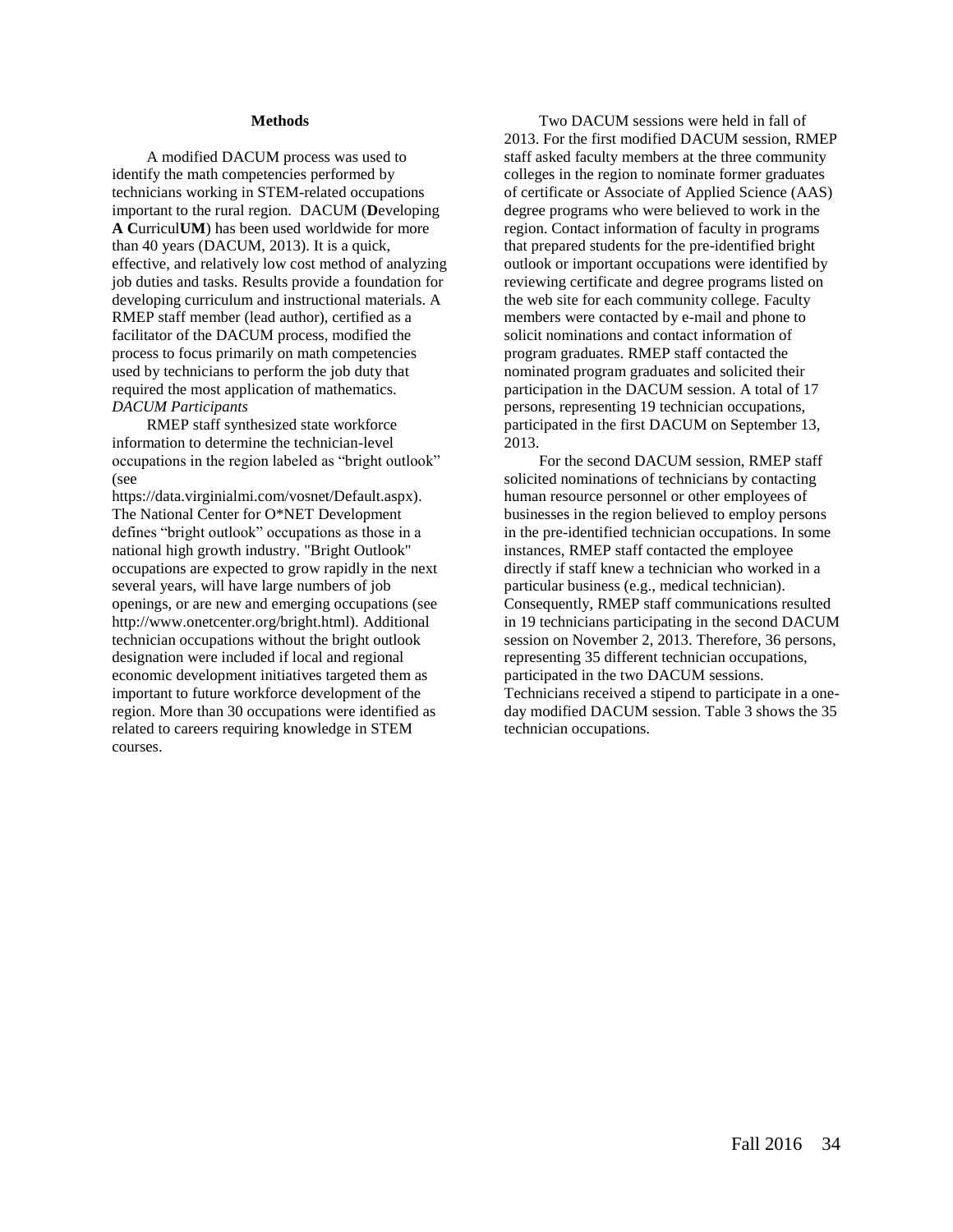| Bright Outlook or Important Technician Occupation in Southside, VA Region |                                    |                                              |  |  |  |
|---------------------------------------------------------------------------|------------------------------------|----------------------------------------------|--|--|--|
| 1. Accounting & Administrative<br>Coordinator                             | 13. Information System             | 25. Process Control Programmer               |  |  |  |
|                                                                           | Technologist                       |                                              |  |  |  |
| 2. Agriculture Technician                                                 | 14. Information Technologist       | 26. Product Design Engineering<br>Technician |  |  |  |
|                                                                           | 15. Instrument and Controls        | 27. Project Industrial Engineering           |  |  |  |
| 3. Auto CAD Technician                                                    | Technician                         | Technician                                   |  |  |  |
| 4. Automobile Technician                                                  | 16. Licensed Practical Nurse (LPN) | 28. Quality Control Technician               |  |  |  |
| 5. Cardiology Technician                                                  | 17. Machinist                      | 29. Read Line Technician                     |  |  |  |
| 6. Certified Para Optometric                                              | 18. Maintenance Technician         | 30. Respiratory Therapist                    |  |  |  |
| Assistant                                                                 |                                    |                                              |  |  |  |
| 7. Dental Hygienist                                                       | 19. Motorsports Technician         | 31. Simulation Technologist                  |  |  |  |
| 8. Electrical Technician                                                  | 20. Occupational Therapy Assistant | 32. Soil Conservation Technician             |  |  |  |
| 9. Electronics Control Technician                                         | 21. Operations Technician          | 33. Surgical Technician                      |  |  |  |
| 10. Electronics Technician                                                | 22. Paramedic                      | 34. Veterinary Technician                    |  |  |  |
| 11. Energy Consulting Technician                                          | 23. Pharmacy Technician            | 35. X-ray Technician                         |  |  |  |
| 12. Forestry Technician                                                   | 24. Physical Therapy Assistant     |                                              |  |  |  |

Table 3. Technician Occupations Represented in DACUM Sessions

Consistent with DACUM information collection protocol (DACUM, 2013), two RMEP staff (i.e., authors) conducted the DACUM sessions. One, a certified DACUM facilitator, guided the modified DACUM process to solicit technician responses to questions. The RMEP math specialist served as session recorder to interpret math terms mentioned by the technicians, write each math competency statements on a 5x7 card, and hand the card to the facilitator for placement on the wall under the appropriate technician occupation. This process allowed technicians to check accuracy of each statement for their respective occupation.

Research in mathematics education (Noss, Hoyles, & Pozzi, 2002) reveals it can be remarkably difficult to elicit the kinds of mathematics people actually use in the workplace, as often the workers do not know. Therefore, further facilitation allowed the technicians to provide example applications of how the math competency was used on the job. DACUM facilitation also enabled each technician to suggest the kind of math and STEM courses a student should complete in high school to be ready to succeed in the postsecondary education certificate or Associate of Applied Science degree program.

#### **College Faculty Interviews**

In addition, RMEP staff conducted faculty group interviews at the three community colleges. Group interview sessions enabled participants to reveal math competencies taught in courses required for completion of the technician programs that resulted in a certificate or Associate's degree. Community college faculty also were asked to share insights on which math competencies their students

struggled with most, and what high school courses would best prepare the students for success in the STEM-related postsecondary technician programs. A 2-3 hour session was held at each college, conducted by the facilitator of the DACUM sessions, with the math specialist recording detailed written notes of responses to questions. In one college, both mathematics faculty and selected faculty of technical occupational programs participated in the group interview session. In two community colleges only mathematics faculty and key administrators participated. A total of 26 community college personnel employed by the three community colleges participated in the group interview sessions.

#### **Findings**

The math specialist and six teachers on the project development team, one per school district, refined an original list of 51 math competencies to 39 competencies. Several competencies in the list of 51 were duplicative or addressed by a single state standard. Using both the competencies from the modified DACUM sessions with technicians and the group interview sessions with community college personnel, the RMEP math specialist created a gap analysis matrix. The matrix, presented as Table 4, shows math competencies used by technicians in important STEM-related occupation careers in the rural region, compared to what students were expected to learn in the state Standards of Learning (SOLs) and the national Common Core State Standards. The matrix also reveals the math competencies students struggled to learn in public school and community college courses.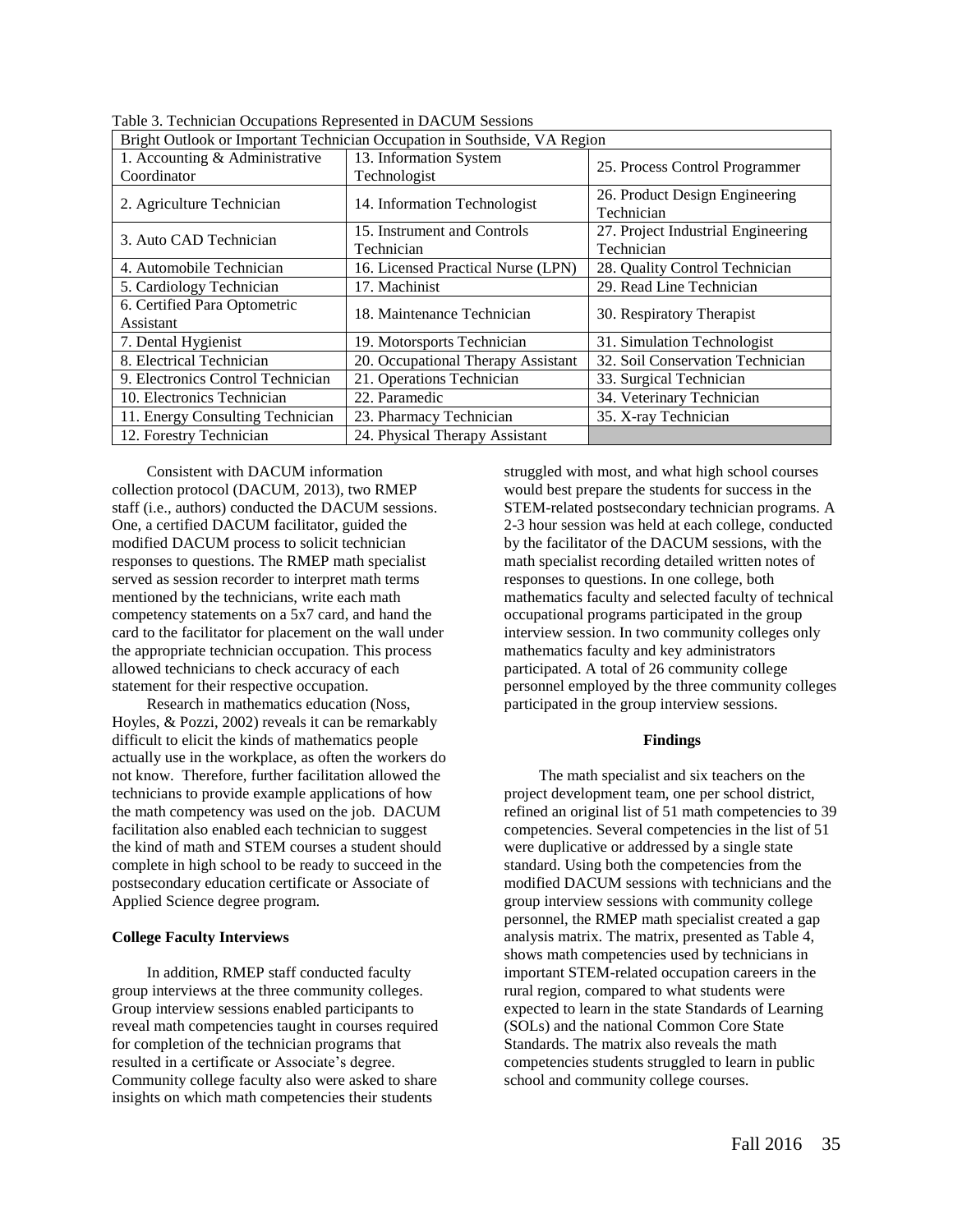For purposes of the RMEP project, the math specialist and teacher development team determined four types of math learning gaps existed: (1) math competencies not included in state standards;

(2) math competencies included in state standards prior to Algebra I, Algebra II, Geometry, and Algebra Functions and Data Analysis (AFDA) courses; (3) math competencies included in high school state standards that students struggle to learn; and

(4) math competencies community college students struggle to learn.

Table 4 also shows how the 39 technician math competencies aligned with math competencies in the Common Core State Standards. The six RMEP school districts, however, are not located in a state that has adopted the national Common Core State Standards.

| Table 4. Technician Math Competencies, Standards Alignment, and Learning Gaps |  |  |  |
|-------------------------------------------------------------------------------|--|--|--|
|                                                                               |  |  |  |

| Math Competencies for<br>Technicians in STEM<br><b>Related Career Fields</b>      | Math Competency in<br><b>State Standards</b>          | Math Competency in Common<br><b>Core State Standards</b> | Learning Gap Type                                                                                 |
|-----------------------------------------------------------------------------------|-------------------------------------------------------|----------------------------------------------------------|---------------------------------------------------------------------------------------------------|
| 1. Translate verbal<br>information into<br>algebraic expressions<br>and equations | Yes; A.1                                              | Yes; A-CED 1,2,3                                         | 3-high school state standard<br>but students struggle                                             |
| 2. Solving real world<br>problems with<br>equations                               | Yes; A.4a                                             | Yes; A-CED 1,2,3, A-REI 3                                | 3-high school state standard<br>but students struggle<br>4-community college<br>students struggle |
| 3. Conversions among<br>Metric Units                                              | No; it is state standard<br>taught prior to Algebra I | No; it is a standard prior to<br>Algebra I               | 2-in state standards before<br>high school<br>4-community college<br>students struggle            |
| 4. Determining and<br>using proportions                                           | No; it is state standard<br>taught prior to Algebra I | No; it is a standard prior to<br>Algebra I               | 2-in state standards before<br>high school<br>4-community college<br>students struggle            |
| 5. Adding and<br>subtracting fractions                                            | No; it is state standard<br>taught prior to Algebra I | No; it is a standard prior to<br>Algebra I               | 2-in state standards before<br>high school<br>4-community college<br>students struggle            |
| 6. Multiplying<br>fractions                                                       | No; it is state standard<br>taught prior to Algebra I | No; it is a standard prior to<br>Algebra I               | 2-in state standards before<br>high school<br>4-community college<br>students struggle            |
| 7. Dividing fractions                                                             | No; it is state standard<br>taught prior to Algebra I | No; it is a standard prior to<br>Algebra I               | 2-in state standards before<br>high school<br>4-community college<br>students struggle            |
| 8. Decimal calculations                                                           | No; it is state standard<br>taught prior to Algebra I | No; it is a standard prior to<br>Algebra I               | 2-in state standards before<br>high school<br>4-community college<br>students struggle            |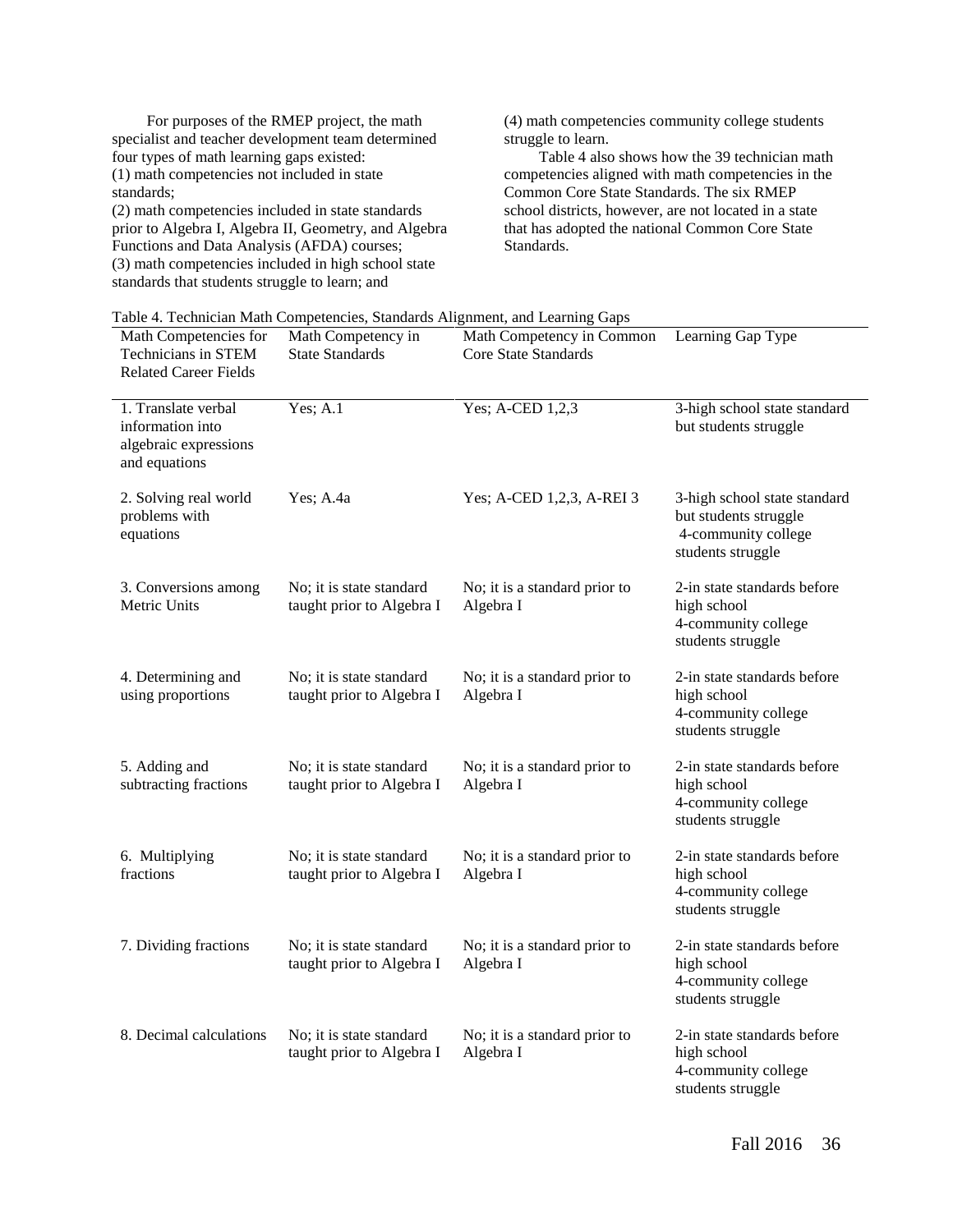| 9. Converting between<br>fractions and decimals                          | No; it is state standard<br>taught prior to Algebra I | No; it is a standard prior to<br>Algebra I | 2-in state standards before<br>high school<br>4-community college<br>students struggle            |
|--------------------------------------------------------------------------|-------------------------------------------------------|--------------------------------------------|---------------------------------------------------------------------------------------------------|
| 10. Determine the area<br>of irregular polygons                          | No; it is state standard<br>taught prior to Algebra I | No; it is a standard prior to<br>Algebra I | 2-in state standards before<br>high school                                                        |
| 11. Calculating volume<br>of three-dimensional<br>geometric objects      | Yes; G.13                                             | Yes; $G$ -GMD $1,3$                        | 3-high school state standard<br>but students struggle                                             |
| 12. Calculating and<br>examining slope in the<br>real world              | Yes; A.6a                                             | Yes; F-IF 6                                | 3-high school state standard<br>but students struggle<br>4-community college<br>students struggle |
| 13. Direct and inverse<br>variation                                      | Yes; A.8, AII.10                                      | No; it is a standard prior to<br>Algebra I | 3-high school state standard<br>but students struggle                                             |
| 14. Arcs and tangents                                                    | Yes; $G.11a,b,c$                                      | Yes; G-C 4,5                               | 3-high school state standard<br>but students struggle                                             |
| 15. Using right triangle<br>trigonometry                                 | Yes; G.8                                              | Yes; G-SRT 6,7,8,9,10,11                   | 3-high school state standard<br>but students struggle                                             |
| 16. Calculating radius,<br>diameter, and<br>circumference of a<br>circle | No; it is state standard<br>taught prior to Algebra I | No; it a standard prior to<br>Algebra I    | 2-in state standards before<br>high school                                                        |
| 17. Create/use<br>prediction equations                                   | Yes; A.11, AII.9                                      | Yes; S-ID 6,7,8,9                          | 3-high school state standard<br>but students struggle                                             |
| 18. Calculating<br>averages                                              | Yes; A.9                                              | No; it a standard prior to<br>Algebra I    | 3-high school state standard<br>but students struggle                                             |
| 19. Create and solve<br>inequalities for real<br>world problems          | Yes; A.5a,b,c, AII.4a                                 | Yes; A-CED 1,2, A-REI 3,12                 | 3-high school state standard<br>but students struggle<br>4-community college<br>students struggle |
| 20. Piecewise functions                                                  | No                                                    | Yes; F-IF 7b                               | 1-not in state standards                                                                          |
| 21. Collecting and<br>analyzing data                                     | Yes; A.11, AII.9                                      | Yes; S-ID 5,6,7                            | 3-high school state standard<br>but students struggle                                             |
| 22. Measuring using<br>tools (ruler, protractor,<br>micrometer, etc.)    | No; taught in state<br>standard prior to Algebra<br>I | No; it a standard prior to<br>Algebra I    | 2-in state standards before<br>high school<br>4-community college<br>students struggle            |
| 23. Determine angles                                                     | Yes; G.10, G.11a,b                                    | Yes; G-CO 1, G-SRT 5, G-C 2                | 3-high school state standard<br>but students struggle                                             |
| 24. Percent error                                                        | No                                                    | N <sub>0</sub>                             | 1-not in state standards                                                                          |

Fall 2016 37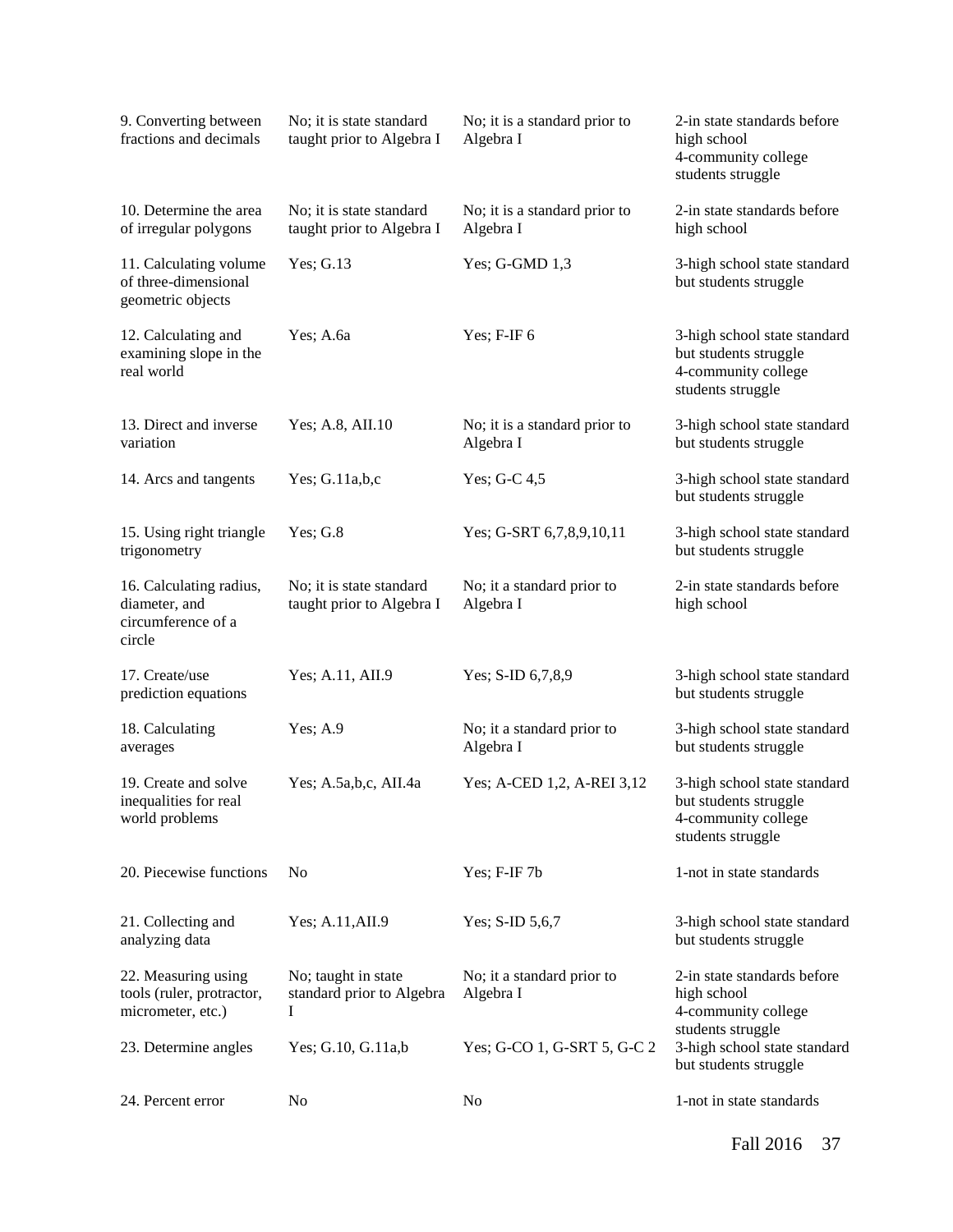| 25. Comparing data<br>graphically, verbally,<br>and numerically               | Yes; $A.7f$                                           | Yes; F-IF 1,4,5,7,9, F-LE 2,5              | 3-high school state standard<br>but students struggle<br>4-community college<br>students struggle |
|-------------------------------------------------------------------------------|-------------------------------------------------------|--------------------------------------------|---------------------------------------------------------------------------------------------------|
| 26. Dimensional<br>analysis                                                   | N <sub>o</sub>                                        | Yes; $N-Q$ 1                               | 1-not in state standards<br>4-community college<br>students struggle                              |
| 27. Use Pythagorean<br>Theorem to determine<br>sides of a triangle            | Yes; $G.8$                                            | No; it is a standard prior to<br>Algebra I | 3-high school state standard<br>but students struggle                                             |
| 28. Calculating and<br>using percentages                                      | No; it is state standard<br>taught prior to Algebra I | No; it a standard prior to<br>Algebra I    | 2-in state standards before<br>high school<br>4-community college<br>students struggle            |
| 29. Domain and range                                                          | Yes; A.7b, e, A.II7a                                  | Yes; F-IF 1,2,5,9, F-LE 2,5                | 3-high school state standard<br>but students struggle<br>4-community college<br>students struggle |
| 30. Approximation and<br>estimation                                           | No; it is state standard<br>taught prior to Algebra I | No; it a standard prior to<br>Algebra I    | 2-in state standards before<br>high school                                                        |
| 31. Calculating surface<br>area of three-<br>dimensional geometric<br>objects | Yes; G.13                                             | No; it is a standard prior to<br>Algebra I | 3-high school state standard<br>but students struggle                                             |
| 32. Analyzing graphs                                                          | Yes; A.7b,e,f, AII.7a,d,f                             | Yes;, F-IF 4,5,6,7a,c,d,e                  | 3-high school state standard<br>but students struggle<br>4-community college<br>students struggle |
| 33. Conversions<br>between Metric and US<br><b>Customary Units</b>            | No; taught in state<br>standard prior to Algebra<br>I | No; it a standard prior to<br>Algebra I    | 2-in state standards before<br>high school<br>4-community college<br>students struggle            |
| 34. Calculating<br>maximums and<br>minimums                                   | N <sub>o</sub>                                        | Yes; F-IF4                                 | 1-not in state standards                                                                          |
| 35. Determine<br>frequency                                                    | No; it is state standard<br>taught prior to Algebra I | No; it a standard prior to<br>Algebra I    | 2-in state standards before<br>high school                                                        |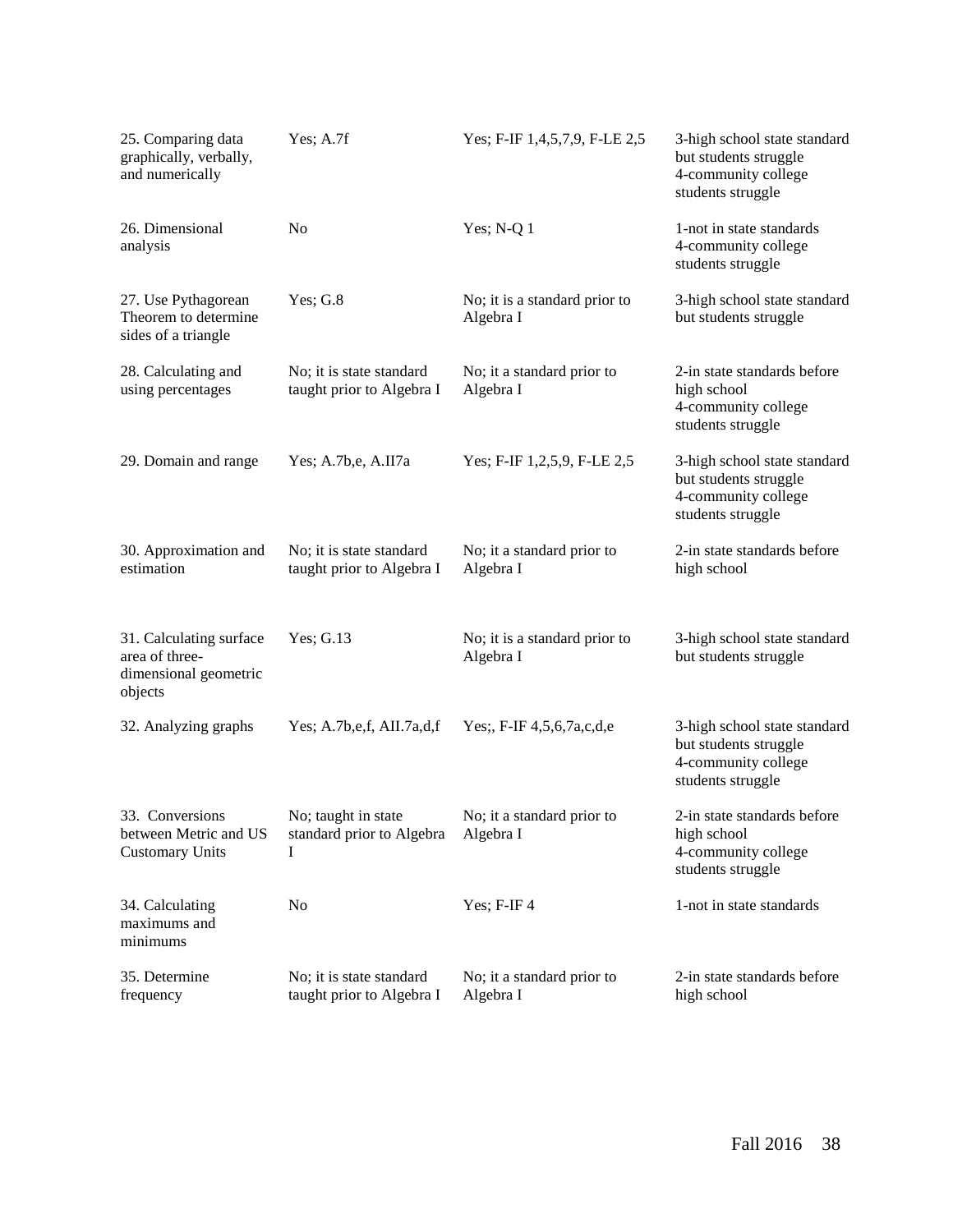| 36. Solving multi-step<br>equations                                                           | Yes: A.2a,b, A.4d,e,<br>AII.4c.d | Yes; A-CED 1,2,3, A-REI 2,3                  | 3-high school state standard<br>but students struggle |
|-----------------------------------------------------------------------------------------------|----------------------------------|----------------------------------------------|-------------------------------------------------------|
| 37. How dimensional<br>changes affect<br>perimeter, area, surface<br>area, and volume         | Yes: $G.14a,b,c,d$               | Yes; G-SRT $1a,b,2$ , G-GMD<br>$1,2, G-MG$ 3 | 3-high school state standard<br>but students struggle |
| 38. Solving equations<br>for a specific variable                                              | Yes: A.4a                        | Yes: A-CED 4                                 | 3-high school state standard<br>but students struggle |
| 39. Verifying solutions<br>and confirming they<br>make sense in the<br>context of the problem | N <sub>0</sub>                   | N <sub>0</sub>                               | 1-not in state standards                              |

The team determined five of the 39 math competencies were not in the state standards (see Table 4). Surprisingly, the team of teachers learned that conversions between metric and U.S. customary units (competency item 33) and conversions between metric units (competency item 3) were emphasized by most of the technicians. Based on their experiences, the team decided that teachers of the four foundational math courses in their school systems seldom taught these conversion competencies. Numerous technicians explained many of the products, procedures or volume weights came from overseas where metric was the standard unit of measure, thus requiring them to convert the metric measure to U.S. customary units of measure. Medical technicians of various types pointed out that such conversion to or from U.S. customary units was required in their job, such as kilograms, centimeters, and milliliters. Community college faculty also noted students struggled with conversion calculations.

Development team teachers indicated many students came to their classes without a working understanding of how to make conversions. These specific competencies were included in state standards for classes students take before the four foundational courses. Of the 39 math competencies the team documented from comments of the technicians, 14 (about 36%) were listed in state standards to be taught before Algebra I. In arriving at the types of gaps noted in Table 4, the team also decided that 19 of the 39 math competencies were listed in high school state standards but students struggle to learn them.

Of the 14 competencies taught in public school standards before Algebra I, 10 were judged by the teacher development team as math competencies community college faculty also reported students

struggle to learn in their college-level courses. Of the 39 math competencies, the RMEP teacher team also determined from review of notes from group interview session with community college faculty that community college students struggle to learn 17 of the math competencies.

#### **Discussion**

Because the RMEP project's shared responsibility model encourages the vast majority of high school students to pursue an educational pathway for attaining at least a postsecondary occupational credential, a credential usually earned in one of the three community colleges of the rural region, results of a National Center on Education and the Economy (2013) report are informing. Center researchers report most of the mathematics required for student success in community college courses is not high school mathematics, but middle school mathematics, "especially arithmetic, ratio, proportion, expressions and simple equations"(p. 2). The report also reveals that "many students, to be successful in our community colleges, need to be competent in some areas of mathematics that are rarely taught in our elementary or secondary schools, such as schematics, geometric visualization and complex applications of measurement" (p. 2).

Moreover, the national center report revealed that Algebra II is widely thought to be a prerequisite for success in college and careers, but their research shows this is not so. The researchers found the most demanding mathematics courses typically required of community college students are those required by the mathematics department, not the career major. Content of the first year mathematics courses offered by the community colleges' mathematics department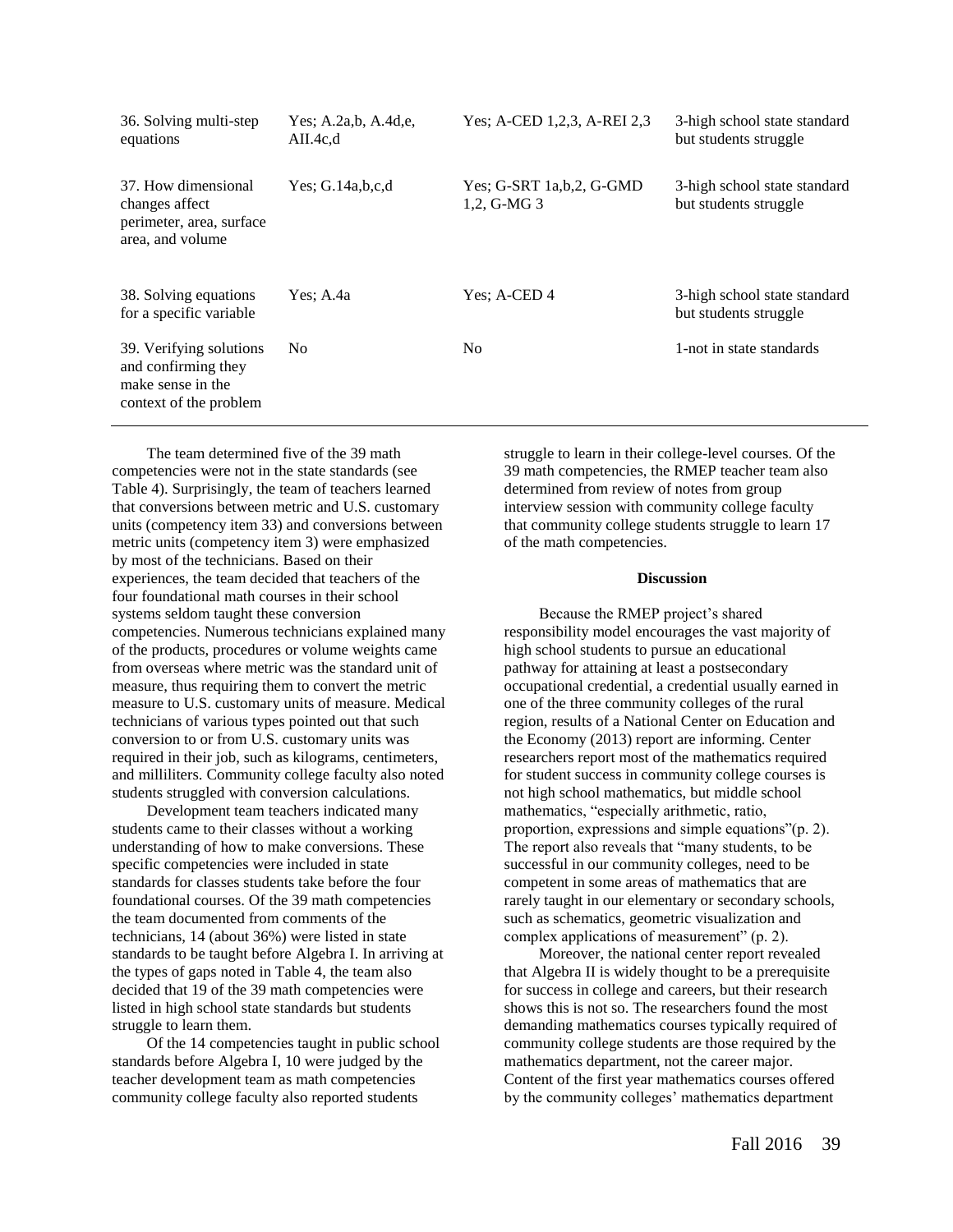is typically the content usually associated with Algebra I, some Algebra II and a few topics in Geometry. Based on their data, the authors (National Center, 2013) concluded that "one cannot make the case that high school graduates must be proficient in Algebra II to be ready for college and careers" (p. 3). Baker (2013) also concludes that requiring students to take Algebra II is the wrong answer as a solution to student success in life.

Further, the researchers (National Center, 2013) report the high school mathematics curriculum is now centered on the teaching of a sequence of courses (i.e., geometry, Algebra II, pre-calculus) leading to calculus. Yet, according to the researchers, fewer than five percent of American workers and an even smaller percentage of community college students will ever need to master the courses in this sequence during college or in the workplace. Authors of the report contend a major gap exists in the alignment between the mathematics courses taught in the mathematics departments in community colleges and the mathematics actually needed to be successful in the applied programs students are taking. The authors (National Center, 2013) note: "In a great many cases, the mathematics department course had little or nothing to do with the actual mathematics required to be successful in the applied programs the students were enrolled in" (p. 3).

The authors conclude whatever students did to pass mathematics courses in middle school, it does not appear to require learning the concepts in any durable way. What is needed in the first year of community college, according to authors of the National Center (2013) report, is not taught in our public schools. The mathematics that is most needed by community college students is actually elementary and middle school mathematics. But it is not learned well enough by many students to enable them to succeed in community college education. The report authors recommend: "A very high priority should be given to the improvement of the teaching of proportional relationships including percent, graphical representations, functions, and expressions and equations in our schools, including their application to concrete practical problems" (p. 2).

Though limited to the major duty or responsibility of the job for which each technician performed the greatest number of math competencies, the 39 math competencies documented in the modified DACUM process are consistent with results of the National Center on Education and the Economy (2013) report. Group interviews with faculty of the three community colleges reveal applications of math are critical in many of the occupational certificate and associate's degree programs. Some of the community college math

faculty taught applied mathematics courses specifically designed for certain occupational programs (e.g., health). It was clearly apparent also from comments of mathematics faculty and faculty in occupational program areas that many students struggled with the kinds of basic math noted by the National Center on Education and the Economy (2013) report. Apparently, many students in the rural region come both to the high school foundational math courses and the community college math courses without a firm grasp of how basic math is a pre-requisite for success.

The math gaps identified in the RMEP project poses serious negative consequences for a student's individual academic success, perhaps also limiting their interest in taking the additional math in high school that keeps them on an educational pathway to attain at least a technician-level postsecondary credential in a STEM-related career field. After struggling to pass foundational math courses such as Algebra I, student self-selection of high school or dual enrollment STEM courses is unlikely. Without motivation and preparation to earn a postsecondary credential, students who remain in the rural region potentially also limit regional economic and workforce development strategies. Cost of remedial education and the struggle to succeed in the postsecondary program may be insurmountable barriers, forcing the high school graduate to experience an impoverished lifestyle associated with one or more low-pay jobs, intermittent unemployment, or few employment opportunities.

All technicians in the modified DACUM sessions suggested students should take Algebra I. Yet, for only 12 of the occupations did the respective technician suggest Algebra II as a course to take in high school. This reflects the different need for Algebra II for certain STEM-related occupations represented in the modified DACUM session. Authors of the National Center on Education and the Economy (2013) report also question the value of Algebra II as a readiness course for community college students.

Further, McClarty, Way, Porter, Beimers, and Miles (2013) found math knowledge and skills needed for college and careers may not be equivalent. The empirical evidence may not support setting a single performance standard for all college and career tracks. McClarty et al. (2013) note the National Assessment of Educational Progress (NAEP) studied preparedness for five job training programs: automotive master technician; licensed practical nurse; pharmacy technician; computer support specialist; and heating, ventilation, and air conditioning technician. Results showed that the recommendations varied greatly between replicate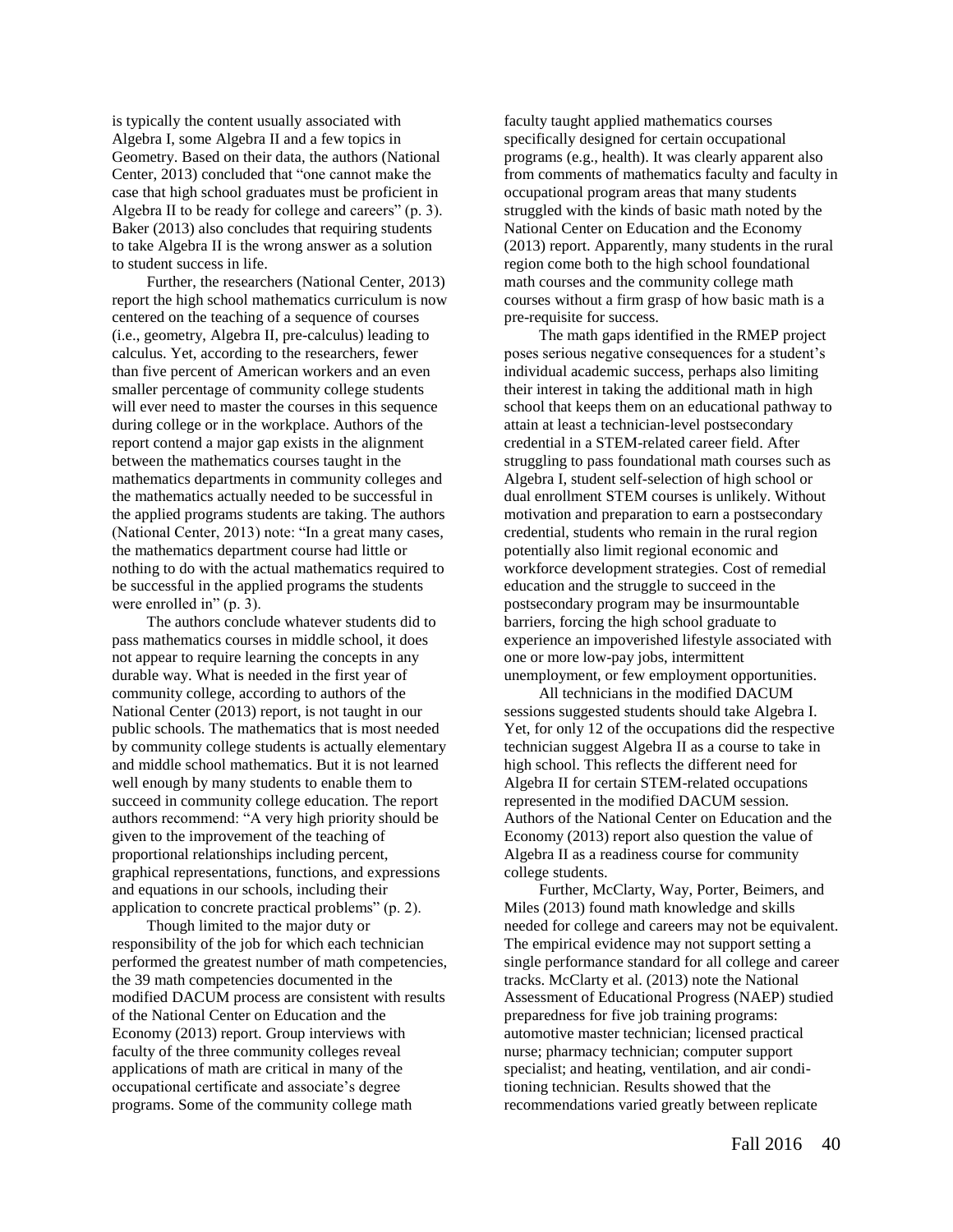panels in the same industry and that the resulting recommendations for cut scores were unreasonable. Therefore, Loomis (2012) reported the National Assessment Governing Board did not plan to use the results of these studies to set workforce preparedness standards on NAEP.

Technicians in the RMEP modified DACUM sessions used mathematics in ways specific to their occupations. This is consistent with research evidence. Selden and Selden (2014) provide examples of studies that examine how mathematics is used in the workplace by automobile production workers, by nurses to calculate drug dosages, by bank employees, by biologists, and by scientists to interpret graphs. This difference in usage complicates attempts to clearly define college and career readiness. It also supports the RMEP project's strategy to identify math learning gaps by first asking STEM–related technicians to reveal math competencies they use in the workplace, rather than rely solely on math competencies in state standards or math courses required in the community college Associate degree program.

#### **Implications**

Determining the math gaps for the purpose of developing a model of shared responsibility that collectively enables teachers, parents/families, and communities to support student success in foundational math courses provided important lessons learned. Addressing the math gap revealed in the RMEP project also illustrates how school systems and community leaders can focus on helping students who might desire to stay in the rural region prepare adequately for current and future STEM occupations. This could help address the underinvestment in certain students (i.e., stayers) that Carr and Kefalas (2009) report is contributing to the "hollowing out" of rural places. Therefore, we offer five lessons learned in the RMEP project for others that seek to prepare public school graduates to work in STEMrelated occupations as technicians. Second, we list six questions that could help guide future innovations and development efforts for rural workforce development.

#### **Lessons Learned**

1. Technicians who work in STEM occupations important to the future development of a rural region will readily volunteer to share information in a group setting such as the modified DACUM process, particularly if a monetary stipend is offered. Identification of the occupations and technicians, however, may take considerable effort. Although

numerous economic development efforts may be underway in a rural region, priorities for workforce development may not clearly identify STEM occupations. State labor market data for the region must be reviewed. Workforce development efforts may focus primarily on emerging occupations (e.g., advanced manufacturing and health technicians) and undervalue other important STEM occupations important to the region, such as agricultural, environmental and natural resource occupations.

Moreover, if emphasis is on a student completing appropriate high school courses to earn a postsecondary credential for entry into the STEM technician occupation, care must be taken to ensure technicians identified for the DACUM session hold such a credential (i.e., certificate or associate's degree). Otherwise, in some occupations, an employer in the rural area may recommend a successful technician who learned the knowledge and skills on the job over several years but completed no formal postsecondary education. Also possible, a business may have persons performing technician jobs but is unable to attract and employ persons with the postsecondary credential. This person would not be able to reveal how certain high school courses are critical as preparation for the postsecondary technician-level program. Faculty of community college technician programs will be highly valuable in identifying program completers with a certificate or associate's degree who work in the region and might volunteer to participate in the DACUM process.

2. Teachers of foundational math courses on the project's development team consider the DACUM session an uncommon, yet highly beneficial, professional learning opportunity. Development team teachers report listening to the technicians in the modified DACUM sessions provide a unique opportunity for the first time in their careers to understand how mathematics is used in the workplace to perform a job. Teachers will eagerly record the examples discussed by the STEM technicians, realizing these examples could help them make math content more relevant to students. Teachers may also desire to interact with the technicians after the session to learn more about how the math is used. The teacher interaction with technicians in STEM occupations seems to hold valuable promise as a professional learning opportunity for math teachers to identify how to connect content to workplace applications and STEM careers. Participation in the DACUM session appears to particularly help the teachers have answers for students who might ask "why" they need to learn the math content. 3. Participation on a teacher development team may hold promise as a viable capacity building strategy.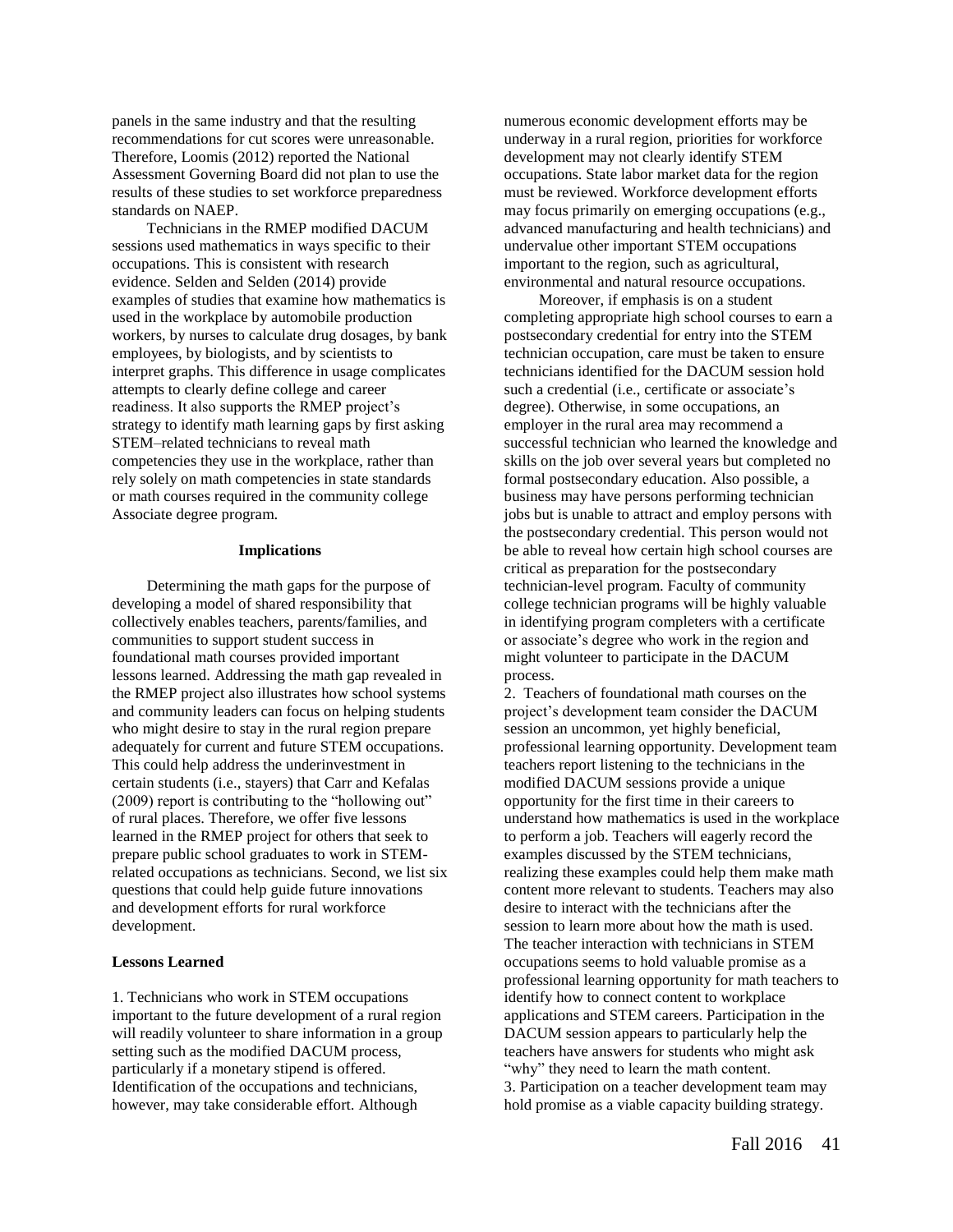These teachers could become important change agents in the region for making math instruction more relevant, particularly with continued support of a math specialist. Their roles in making content relevant to STEM occupations important to economic and workforce development of the rural region could fill an important void in limited career counseling in the rural schools. As teacher leaders, opportunities may evolve for facilitating the integration of academic (i.e., math) and career and technical education that stimulates student interest in additional STEM courses that best prepare students for success in pursuing at least a postsecondary certificate and or associate's degree credential.

4. Community college faculty can reveal math competencies students struggle with most in their courses. Interviews with faculty, however, need to clarify what postsecondary math courses and competencies are most appropriate for technicianlevel occupations. Both mathematics faculty and faculty representing the technical STEM-related career fields need to be present in the group interviews. Moreover, required mathematics courses are likely to differ for the different STEM-related technicians occupations. Community college programs may require students to complete specially designed applied math courses for a particular occupational program (e.g., health, information technology).

5. Aligning mathematics curricula, giving teachers opportunities to discuss issues of student content mastery, sharing of successful instructional strategies, and counseling middle and high school students about technician-level occupations and STEM-related careers appear necessary. Many of the math competencies used by STEM-related technicians in the workplace require student mastery of math content in lower level courses taught prior to the high school level Algebra I course. Failure to master these competencies greatly jeopardizes the student's chance of success in prerequisite high school and college courses required for the postsecondary credential. Considerable attention should be focused on helping middle school math teachers use pedagogy practices that ensure mastery of these competencies. Both the teachers on the project development team and community college faculty contribute this lack of mastery of basic math as a leading reason students struggle to learn math competencies in their courses.

#### **Guiding Questions for Innovation and Research**

Solutions to the math learning gap in rural areas like those in the RMEP project are critical for the student's and community's future success. We offer six questions that could help guide future development of new innovations and research. 1. What policies or strategies could encourage middle school teachers of math courses taught prior to Algebra I to collaborate with teachers of high school courses to ensure students master math content used by technicians in STEM-related occupations? 2. What instructional support materials, including technology, are necessary for public school math teachers to engage students in meaningful activities or projects that demonstrate students can apply the math knowledge consistent with requirements of a technician occupational?

3. How might public school math teachers, community college faculty in mathematics departments and technical occupational programs collaborate to reduce the struggles student experience in learning math required for earning a postsecondary credential in a STEM-related technician occupational field?

4. How can teacher education programs ensure teachers of mathematics in the public schools can effectively instruct students interested in pursuing technician-level occupations in STEM-related career fields?

5. What professional learning opportunities are most effective in helping math teachers in high poverty rural school settings effectively engage students in learning math competencies used by STEM-related technicians?

6. What innovations are necessary to aid public school employees, parents and family members, community college faculty, and community members in accurately providing academic and career counseling for rural youth about requirements of technician occupations in STEM-related career fields?

Increasingly, mastery of mathematical knowledge and skills must be part of the American dream toward a better life, regardless of how the dream is defined, or where one chooses to live and work. Support of research and development efforts are needed to discover ways to address the math learning gaps of students, particularly in high poverty rural areas. Making math relevant to contextual realities of such rural places is essential to the future well-being of both students and their communities.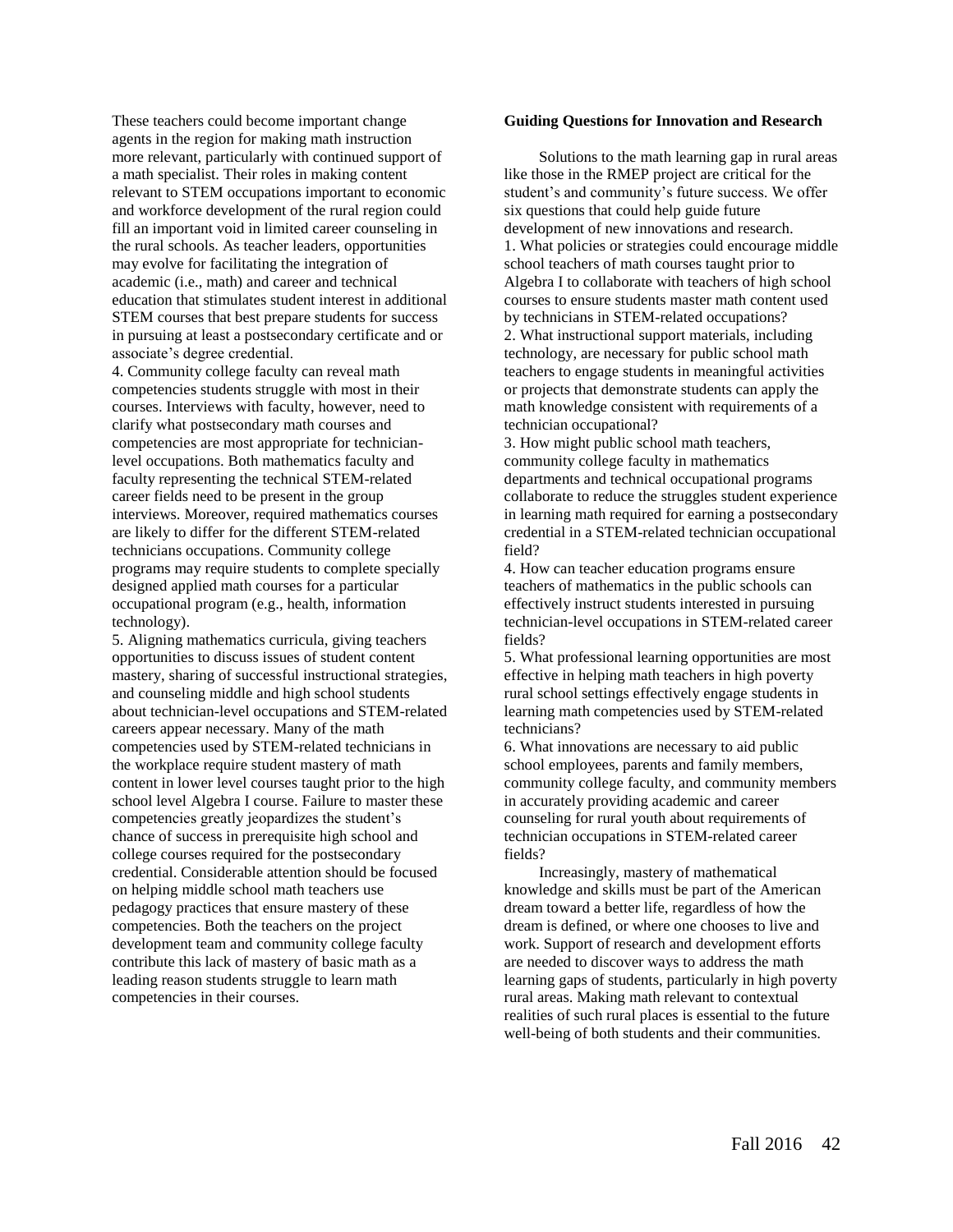#### **References**

- Alliance for Excellent Education. (2010). *Current challenges and opportunities in preparing rural high school students for success in college and careers: What federal policymakers need to know*. Washington, DC: Author. Retrieved from http://www.all4ed.org/files/RuralHSReportChal lengesOpps.pdf
- Baker, N. (September 2013). Wrong answer: The case against Algebra II. *Harper's Magazine,*  31-38*.* Retrieved from http://harpers.org/archive/2013/09/wronganswer/
- Beaulieu, L. J., & Gibbs, R. (Eds.). (2005). *The role of education: Promoting the economic and social vitality of rural America* (pp. 6-9). A special report issued by the Southern Rural Development Center, in partnership with the USDA Economic Research Service and the Rural School and Community Trust. Retrieved from

http://srdc.msstate.edu/publications/specialrepor ts.htm

- Carnevale, A. P., Smith, N., & Strohl, J. (June, 2010). *Help wanted: Projections of jobs and education requirements through 2018*. Washington, DC: Georgetown University's Center on Education and the Workforce. Retrieved from http://cew.georgetown.edu/JOBS2018
- Carr, P. J., & Kefalas, M. J. (2009). *Hollowing out the middle: The rural brain drain and what it means for America*. Boston: Beacon Press.
- Change the Equation. (2011). *Why STEM?* Washington, DC: Author. Retrieved from http://www.changetheequation.org/why/whystem/
- DACUM. (2013). *Developing a curriculum*. Columbus, OH: The Ohio State University, Center on Education and Training for Employment. Retrieved from http://www.dacumohiostate.com/index.htm
- Drabenstott, M. (2010). *Past silos and smokestacks: Transforming the rural economy in the Midwest.* (Heartland Papers, Issue 2). Chicago: The Chicago Council on Global Affairs.
- Gibbs, R., Kusmin, L., & Cromartie, J. (2005). *Lowskill employment and the changing economy of rural America* (Economic Research Report No. 10, USDA). Washington, DC: U.S. Department of Agriculture.
- Hardré, P. L. (2011). Motivating math learning for rural students: Teacher and student perspectives. *Mathematics Education Research Journal, 23*(2)*,* 213-233.
- Hardré, P. L. (2012). Standing in the gap: Research that informs strategies for motivating and retaining rural high school students. *The Rural Educator, 34*(1), 11-18.
- Harmon, H. L., & Schafft. K. A. ( 2009). Rural school leadership for collaborative community development. *The Rural Educator, 30*(3), 4-9.
- Harmon, H. L., & Smith, K. C. (2012). L*egacy of the rural systemic initiatives: Innovation, leadership, teacher development, and lessons learned*. Charleston, WV: Edvantia, Inc.
- Loomis, S. C. (2012, April). *A study of "irrelevant" items: Impact on bookmark placement and implications for college and career readiness.*  Paper presented at the annual meeting of the National Council on Measurement in Education, Vancouver, British Columbia, Canada.
- McClarty, K. L., Way, W. D., Porter, A. C., Beimers, J. N., & Miles, J. A. (2013). Evidence- based standard setting: Establishing a validity framework for cut scores. E*ducational Researcher, 42*(2), 78-88.
- National Center on Education and the Economy. (2013). *What does it really mean to be college and work ready? The mathematics required of first year community college students.*  Washington, DC: Author. Retrieved from http://www.ncee.org/college-and-work-ready/
- Noss, R., Hoyles, C., & Pozzi, S. (2002), Abstraction in expertise: A study of nurses' conceptions of concentration, *Journal for Research in Mathematics Education, 33*(3), pp. 204-229.
- President's Council of Economic Advisers. (April 2010). *Strengthening the rural economy*. Washington, DC: Executive Office of the President. Retrieved from http://www.whitehouse.gov/administration/eop/ cea/factsheets-reports/strengthening-the-ruraleconomy/executive-summary
- Scafft, K. A., & Harmon, H. L. (2010). Schools and community development. In J. W. Robinson, Jr., & G. P. Green (editors). *Introduction to community development: Theory, practice, and service learning,* pp. 245-259. Thousand Oaks, CA: SAGE Publications, Inc.
- Selden, A., & Selden, J. (2014). *Research sampler 6: Examining how mathematics is used in the workplace*. Mathematical Association of America. Retrieved from http://www.maa.org/programs/faculty-anddepartments/curriculum-department-guidelinesrecommendations/teaching-and-